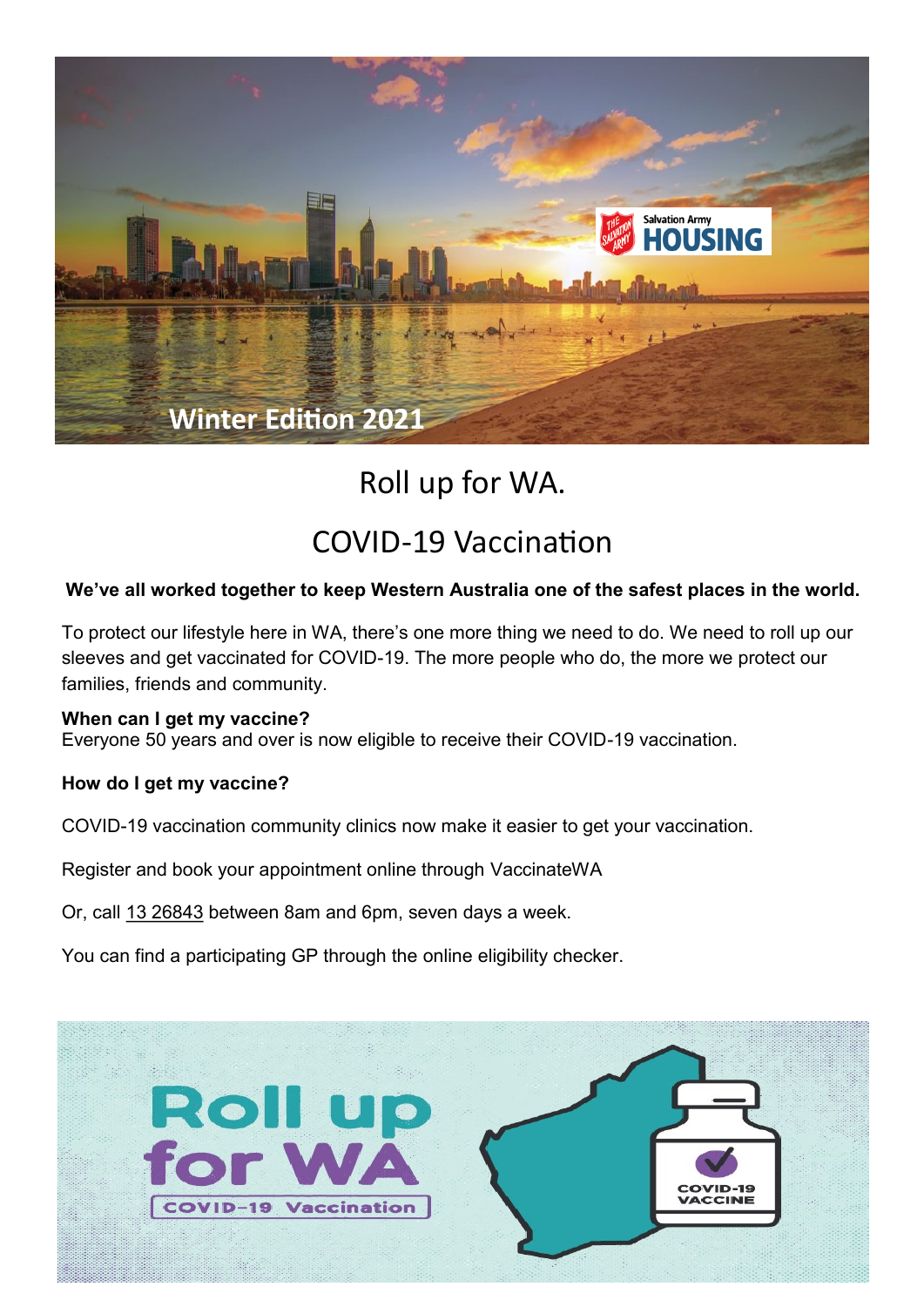### **Throw your timbrel in the air and fire another volley! Gosnells Corps in Perth has just celebrated 100 years of living out the mission of The Salvation Army!**

The historic corps in Perth's outer south-east celebrated the past and looked towards a bright future as hundreds of people gathered over the three-day anniversary in April.

Like many corps, Gosnells has weathered good and bad seasons. In its early years, it was a thriving family corps with a big brass band, multiple candidates and spirit-filled worship. In 2021, the spirit remains as strong as ever with 40-50 attendees a week.

The centenary event melded the old and the new. Lifelong attendees were joined by some young families that have recently joined the church. Former officers Captain Margaret and Major Clyde Colls led the Sunday meeting that started out with some old songs before finishing with some newer ones. The meeting concluded with a meaningful altar call.

A banner at the back of the hall sums up Gosnells' approach to mission: "A growing, loving community of people dynamically living God's mission in a broken world." Welcome to Gosnells Corps – with 100 years down and many more to go, they carry the old and new of Salvation Army history in their hands and hearts. Congratulations!

## **After hours maintenance**

Salvation Army Housing has an arrangement with our Electrician and Plumber to attend to after hours **urgent essential services repairs.** 

A tenant may call the Plumber or Electrician directly, of an evening or weekend for the following issues;

- **Electricity**
- Gas
- Water, including hot water
- Sewage

Electrician - Peter Barker 0418 921 261

Plumber - Richard Bolty 0418 912 529

If you directly call a tradesperson and the issue isn't urgent, or if you call them during business hours, you may be charged for the call out.

If you have any concerns please contact your Tenancy Worker to discuss further.

## **Winter is Coming**

### **Ways to Save Heat and Energy Costs at Home**

- 1. Draw the Curtains
- 2. Turn your thermostat down. 18-20 degrees is ideal
- 3. Save water = Save energy = Save Money
- 4. Use door snakes to stop drafts
- 5. Only heat the areas you need

## **Ways to stop mould during Winter**

- 1. Aerate your home regularly
- 2. Dry clothes outside when possible
- 3. Purchase a moisture eliminator
- 4. Install and use fans in your bathroom and kitchen
- 5. Keep indoor plants



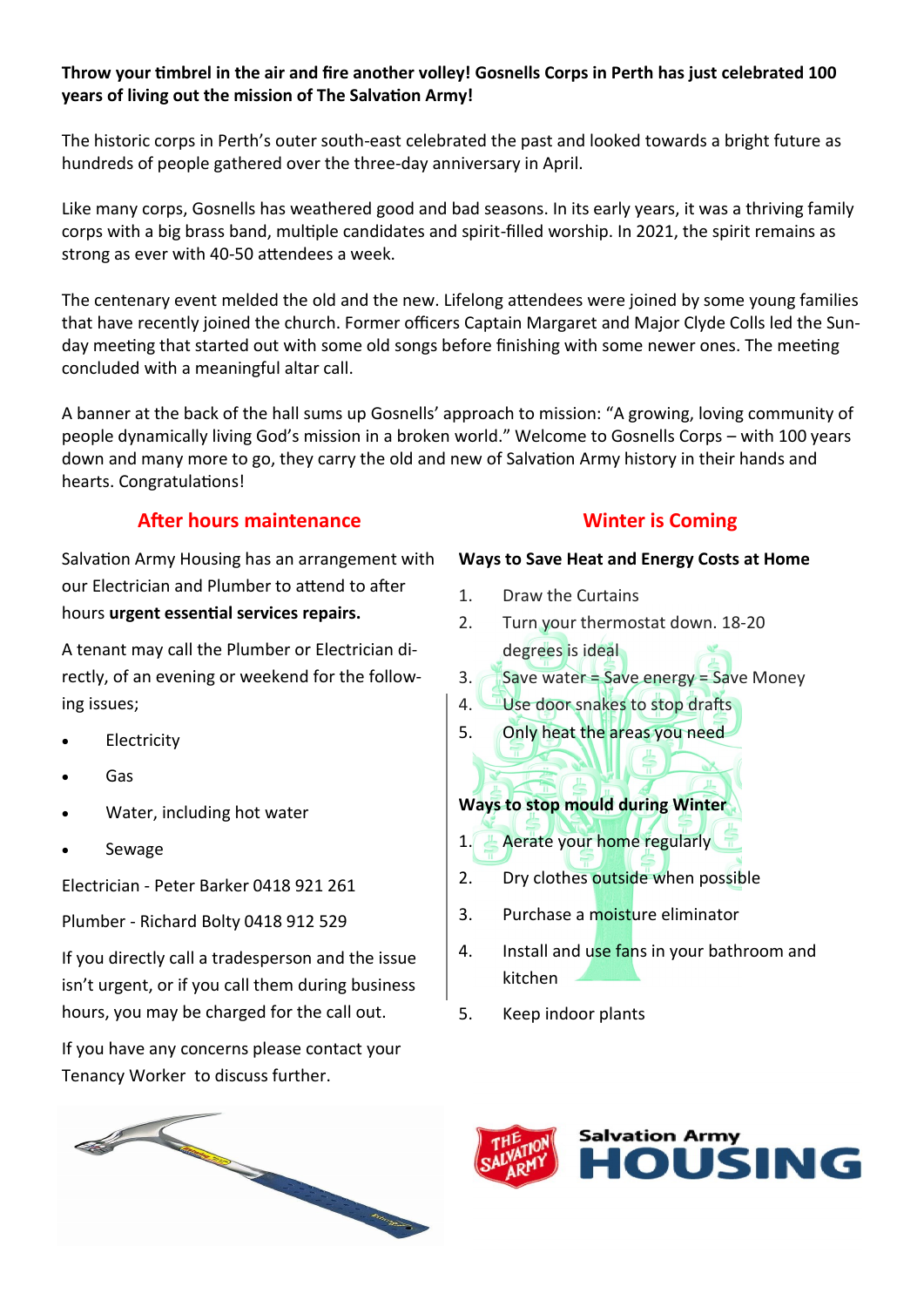

## ACKNOWLEDGEMENT OF COUNTRY

Salvation Army Housing WA acknowledges and pays respect to the past, present and future Traditional Custodians and Elders of this nation and the continuation of cultural, spiritual and educational practices of Aboriginal and Torres Strait Islander peoples.

National Reconciliation Week (NRW) started as the Week of Prayer for Reconciliation in 1993 (the International Year of the World's Indigenous Peoples) and was supported by Australia's major faith communities. In 1996, the Council for Aboriginal Reconciliation launched Australia's first National Reconciliation Week. In 2001, Reconciliation Australia was established to continue to provide national leadership on reconciliation. In the same year, approximately 300,000 people walked across Sydney Harbour Bridge as part of National Reconciliation Week-and subsequently across bridges in cities and towns-to show their support for reconciliation. Today, National Reconciliation Week is celebrated in workplaces, schools and early learning. services, community organisations and groups, and by individuals Australia-wide. Hundreds of NRW events are held each year.



## WE NEED YOUR HELP TO INCREASE OUR RESPONSE.

Last year the Salvos helped 290,500 Aussies experiencing homelessness. But, as the pandemic continues, homelessness is increasing and we need your help to increase our response. From small towns to big cities, for 140 years we've been on the ground tackling this issue head on. But we can't do it without you.

If you make a tax deductible donation today, you are not only helping people escape homelessness but you're also giving them the respect, dignity, love and care that every person deserves. Your gift will go towards providing someone with practical, life-changing help. From a hot shower and a healthy meal, to the ongoing, one-on-one support it takes to help someone get back on their feet.

Please donate before 30 June and let's fight the increase in homelessness. Thank you.

## Leave no one in need. Make your tax deductible donation

now.